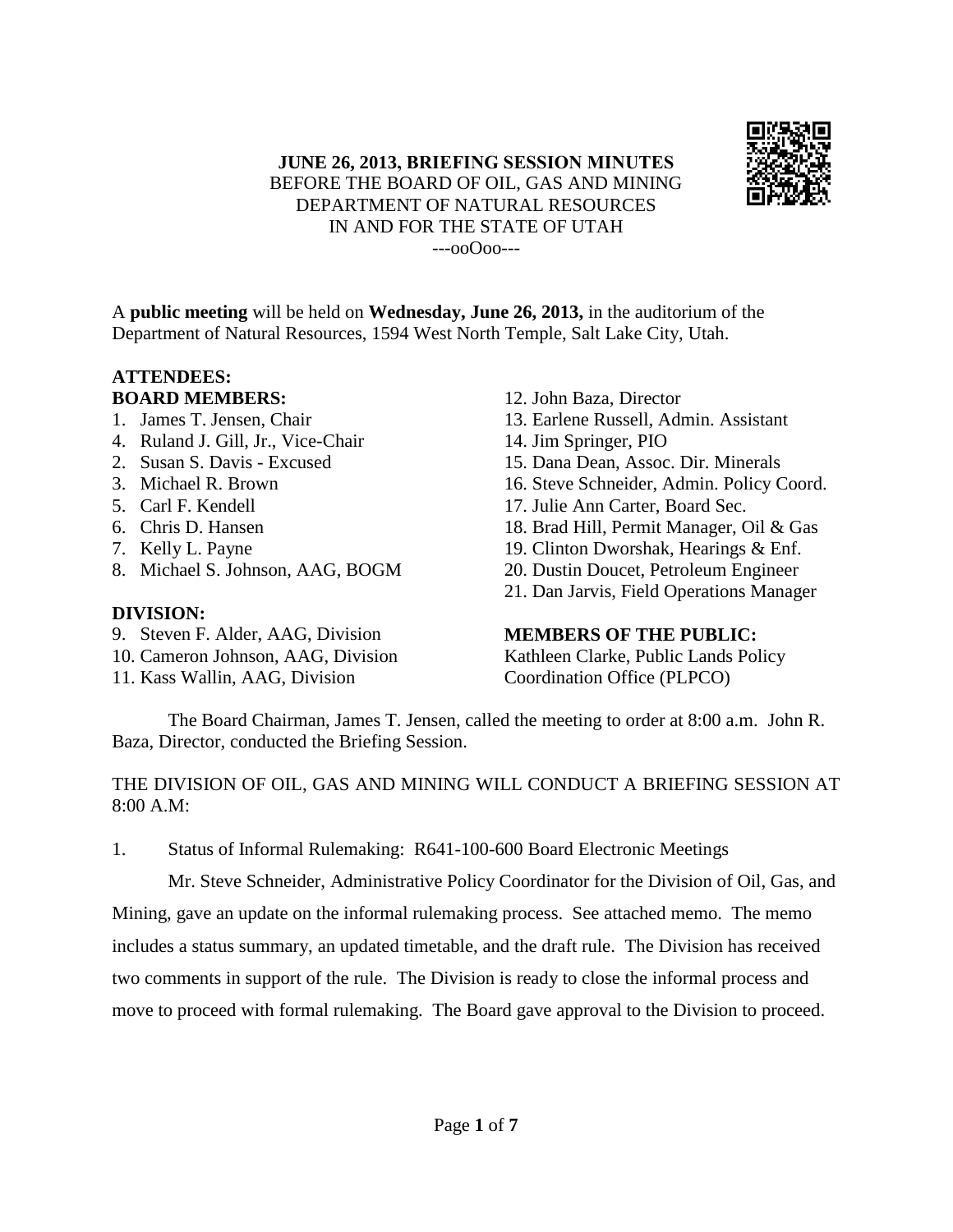2. Update on Long-Term Bonding for Water Treatment in the Coal Program

The Board had previously assigned the Division to do some investigative work with the coal industry in Utah on the need for long term or perpetual water treatment. The Division has met with the UMA and Utah coal operators. The coal operators want a finite limit to their liability. They do not believe there is a demonstrated need for long term or perpetual bonding. They feel that the Crandall Canyon Mine is a unique occurrence that has been adequately addressed by the Board.

The opinion of the industry is not to proceed with rulemaking. The Division does not see the need to proceed with rulemaking at this time, but will do so at the Board's direction. Board member Ruland J. Gill, Jr., is in favor of proceeding with rulemaking to give the board more tools to make decisions in these matters and protect the public from unfunded liabilities. The Board will discuss this matter and decide whether there is anything further the Board would like to do.

#### 3. Other

a) Kathleen Clarke, Public Lands Policy Coordination Office (PLPCO), gave a presentation on the Conservation Plan for Greater Sage-grouse in Utah. The U.S. Fish and Wildlife determined that sage grouse were warranted to be listed on the endangered species list. This is a threat to Utah - to oil and gas development, mining development, and our rural way of life. The Utah Division of Wildlife Resources developed a conservation plan to ensure an abundance of the species, and to ensure a vibrant and secure economy. A stakeholder group put together a conservation plan to keep the sage grouse off the endangered species list. The plan portends to protect 93% of the sage grouse populations. Kathleen Clarke asked that the Board and Division of Oil, Gas, and Mining consider the principles of the application of the plan when approving oil and gas permits. See handout.

b) A new employee, Mike Bradley, has been hired to work in the Minerals Regulatory Program as an environmental scientist. He was recently with IHI Engineering. He has degrees in geology and landscape architecture, and has much experience in a wide variety of natural resource projects, including construction and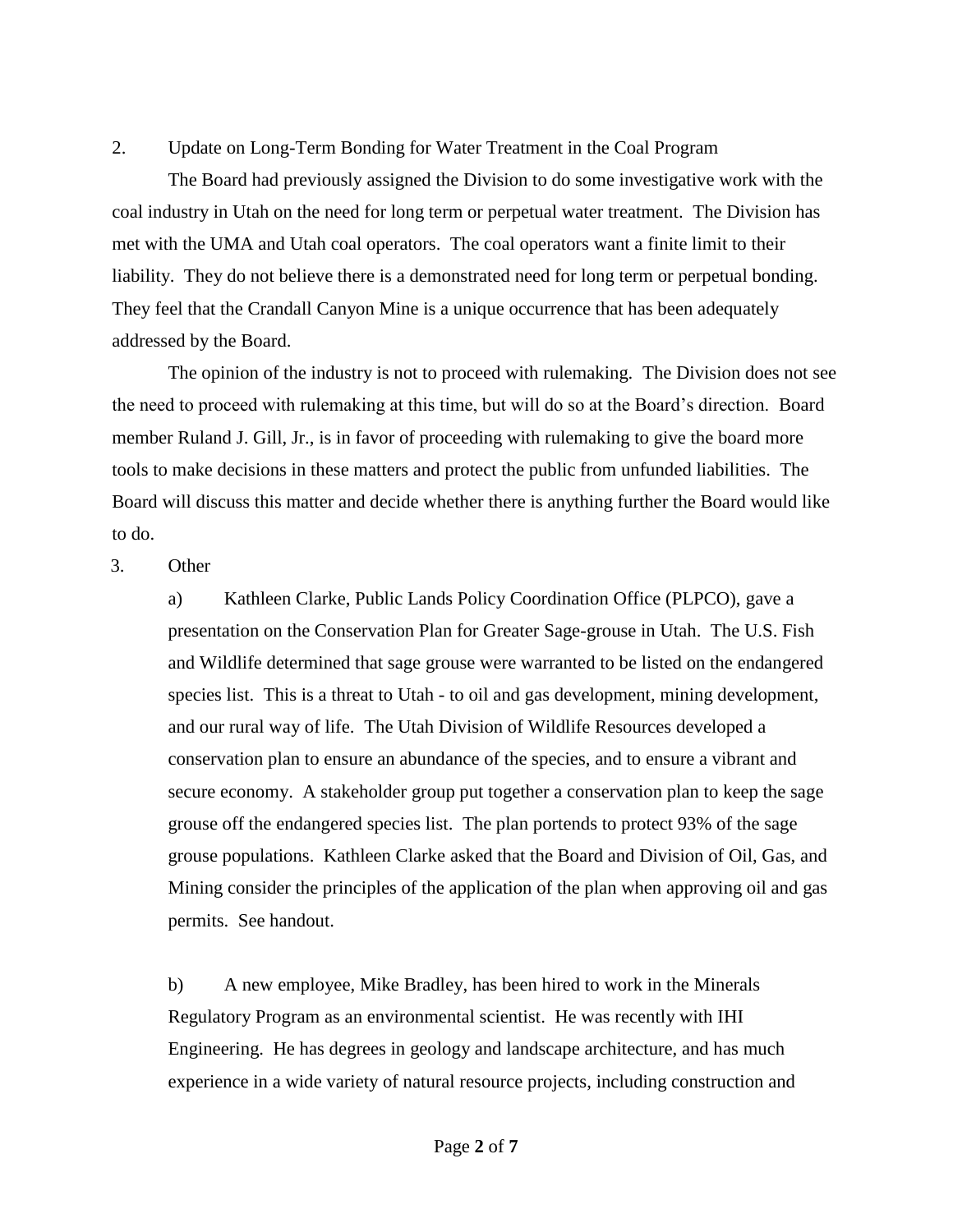industrial storm water permitting, wetland delineations, wetland mitigation plans, and permitting environmental assessments in mine reclamation planning. He is a great addition to our team in the Minerals Program.

4. Next Month's Agenda and Division Calendar

a) The Uintah Basin Oil and Gas Collaborative meeting will be held in Vernal on July 11. Haliburton will give a presentation on hydraulic fracturing. The Board is invited to attend the meeting.

b) The July hearing is scheduled for the fifth Wednesday rather than the fourth Wednesday to accommodate the Pioneer Day holiday.

5. Opportunity for Public Comment

The Board Chairman opened the meeting to comments from the public. Seeing no

comments from the public, the briefing session was adjourned at 8:40 a.m. The meeting will

reconvene at 9:00 a.m. for the formal portion of the meeting.

## THE BOARD WILL HEAR THE FOLLOWING MATTERS AT 9:00 AM:

*Please note: Transcripts of the formal items will be available for review at the Division offices approximately fifteen business days after the hearing date. Copies of individual transcripts may be purchased by calling Atkinson-Baker at (800) 288-3376 and requesting Job No. A7000E2, and the individual docket number.*

1. Docket No. 2011-018 Cause No. 250-02 – Notice of Agency Action for an Order Requiring MARION ENERGY to plug and reclaim wells; or Forfeit Surety Bond and Authorize the Division to Plug and Reclaim wells located in Townships 13 and 14 South, Range 7 East, Carbon County, Utah.

(This matter is continued from the October 26, 2011 Board Hearing).

Time: 9:03 a.m. to 10:03 a.m.

Board Members present: James T. Jensen, Chair, Ruland J. Gill, Jr., Vice-Chair, Michael R. Brown, Carl F. Kendell, Chris D. Hansen, Kelly L. Payne, Susan S. Davis – Excused.

Counsel for the Board: Michael S. Johnson, Assistant Attorney General, Natural Resources Division.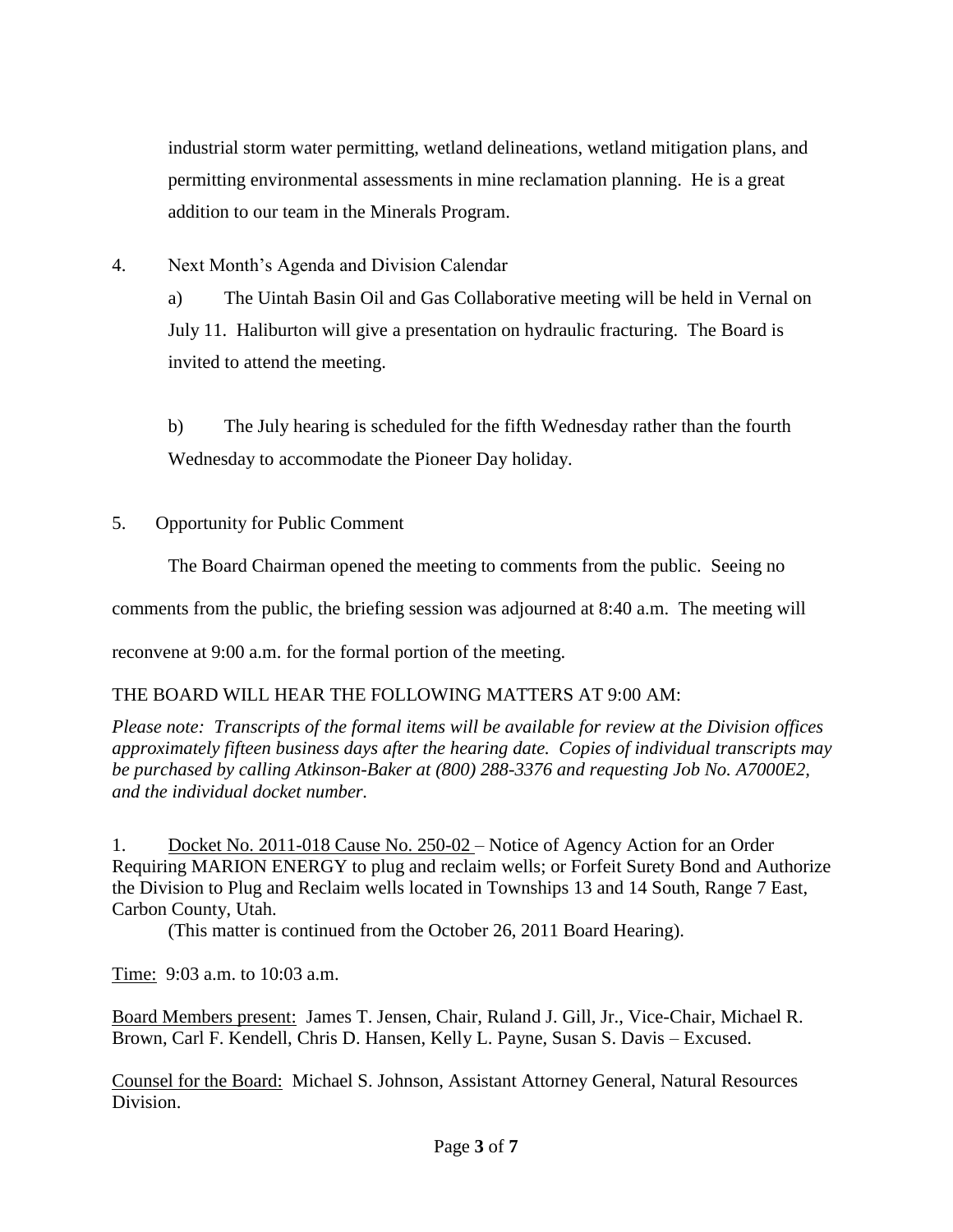Counsel for Marion Energy: Michael J. Malmquist, Parsons, Behle and Latimer. Witness - Jeffrey Clarke, President of Marion Energy.

Counsel for the Division: Cameron Johnson, Assistant Attorney General, Natural Resources Division. Witnesses: John Rogers, and Dustin Doucet.

### Representing the Bureau of Land Management: Jerry Kenczka, Vernal Field Office

Marion Energy was required by a Supplemental Order issued on October 26, 2012 to come back before the Board at the June 26, 2013 hearing to show cause as to why the plugging order for the Oman 2-20 well should not be implemented. Testimony was given on the status of the Oman 2-20 Well. The Board ordered by unanimous vote that the stay of the plugging order be extended for 60 days. If Marion Energy can install a compressor and deliver the gas to the pipeline within 60 days the Board would consider a request to lift the plugging order on the Oman 2-20 well.

2. Docket No. 2013-010 Cause No. RO&G-2013-01 – In the Matter of FORMAL RULEMAKING to Repeal and Reenact the Oil and Gas Regulatory Program R649-9 Rules for Waste Management and Disposal.

(This matter is continued from the May hearing. The public comment period closed June 15, 2013. The Board may consider approval or action.)

Time: 10:03 a.m. to 10:17 a.m.

Board Members present: James T. Jensen, Chair, Ruland J. Gill, Jr., Vice-Chair, Michael R. Brown, Carl F. Kendell, Chris D. Hansen, Kelly L. Payne, Susan S. Davis – Excused.

Counsel for the Board: Michael S. Johnson, Assistant Attorney General, Natural Resources Division.

Counsel for the Division: Steven F. Alder, Assistant Attorney General, Natural Resources Division. Witnesses: Steve Schneider, Brad Hill, and Dustin Doucet.

The Division recommended that the Board approve the repeal and reenactment of the R649-9 rules for Waste Management and Disposal with an effective date of July 1, 2013. The Board granted the petition by unanimous vote.

3. Docket No. 2013-014 Cause No. 139-104 – In the Matter of the Request for Agency Action of NEWFIELD PRODUCTION COMPANY for an Order pooling all Interests in five drilling units established by the Board's Orders entered in Causes Nos. 131-51, 139-8, And 139- 90 in Section 7, Township 3 South, Range 1 West, Section 27, Township 3 South, Range 2 West, and Sections 17, 20, and 29, Township 3 South, Range 3 West, U.S.M., Duchesne County, Utah.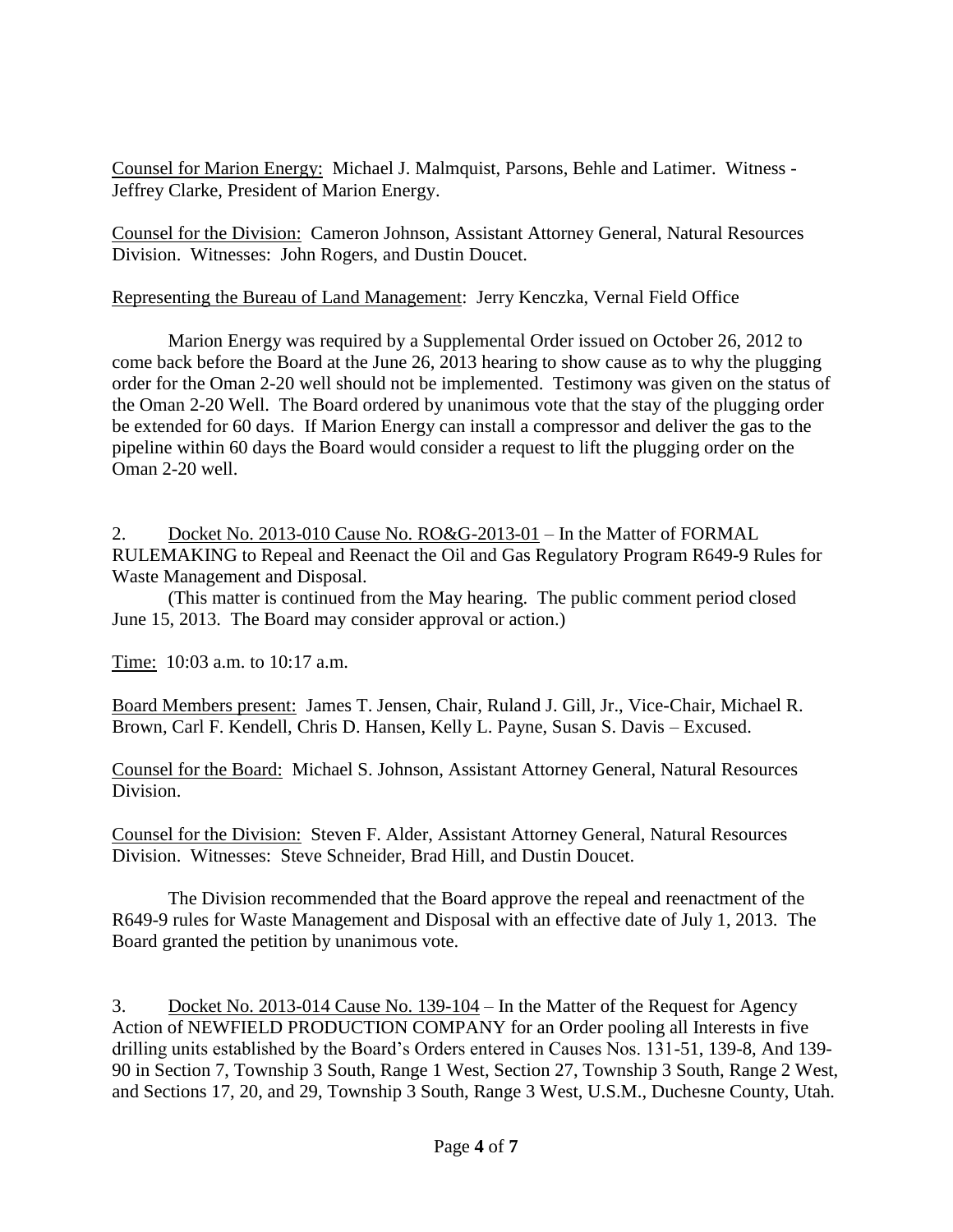*(The portion of the hearing in this Cause involving the pooling of the interests in the drilling units encompassing Sections 17, 20, and 29, Township 3 South, Range 3 West, U.S.M., is continued from the May 15, 2013, hearing to the Board's June 26, 2013, hearing.)*

Time: 10:17 a.m. to \*11:00 a.m. \*The Board revisited this matter at 12:08 p.m. to address the non-consent penalty. The Board was finished with this matter less than a minute later at 12:08 p.m.

Board Members present: James T. Jensen, Chair, Ruland J. Gill, Jr., Vice-Chair, Michael R. Brown, Carl F. Kendell, Chris D. Hansen, Kelly L. Payne, Susan S. Davis – Excused.

Counsel for the Board: Michael S. Johnson, Assistant Attorney General, Natural Resources Division.

Counsel for Newfield Production Company: Thomas W. Clawson, Vancott, Bagley, Cornwall, & McCarthy, P.C. Witnesses: Kenny Harris, Mike Jensen.

Counsel for QEP Energy Company: Megan B. Parkinson, Lear & Lear, LLP

Counsel for the Division: Steven F. Alder, Assistant Attorney General, Natural Resources Division. Witnesses: John Rogers, Brad Hill, and Dustin Doucet.

The Board approved the Request by unanimous vote.

4. Docket No. 2013-016 Cause No. 139-105 – In the Matter of the Request for Agency Action of NEWFIELD PRODUCTION COMPANY for an Order pooling all Interests in four drilling units established by the Board's Orders entered in Causes Nos. 131-51 and 139-90 in Section 20, Township 3 South, Range 1 West, Sections 1 and 31, Township 3 South, Range 2 West, and Section 9, Township 3 South, Range 3 West, U.S.M., Duchesne County, Utah.

Time: 11:12 a.m. to 12:07 p.m.

Board Members present: James T. Jensen, Chair, Ruland J. Gill, Jr., Vice-Chair, Michael R. Brown, Carl F. Kendell, Chris D. Hansen, Kelly L. Payne, Susan S. Davis – Excused.

Counsel for the Board: Michael S. Johnson, Assistant Attorney General, Natural Resources Division.

Counsel for Newfield Production Company: Thomas W. Clawson, Vancott, Bagley, Cornwall, & McCarthy, P.C. Witnesses: Roxanne Eveland, Shane Gillespie, and Mike Jensen.

Counsel for the Division: Steven F. Alder, Assistant Attorney General, Natural Resources Division. Witnesses: John Rogers, Brad Hill, and Dustin Doucet.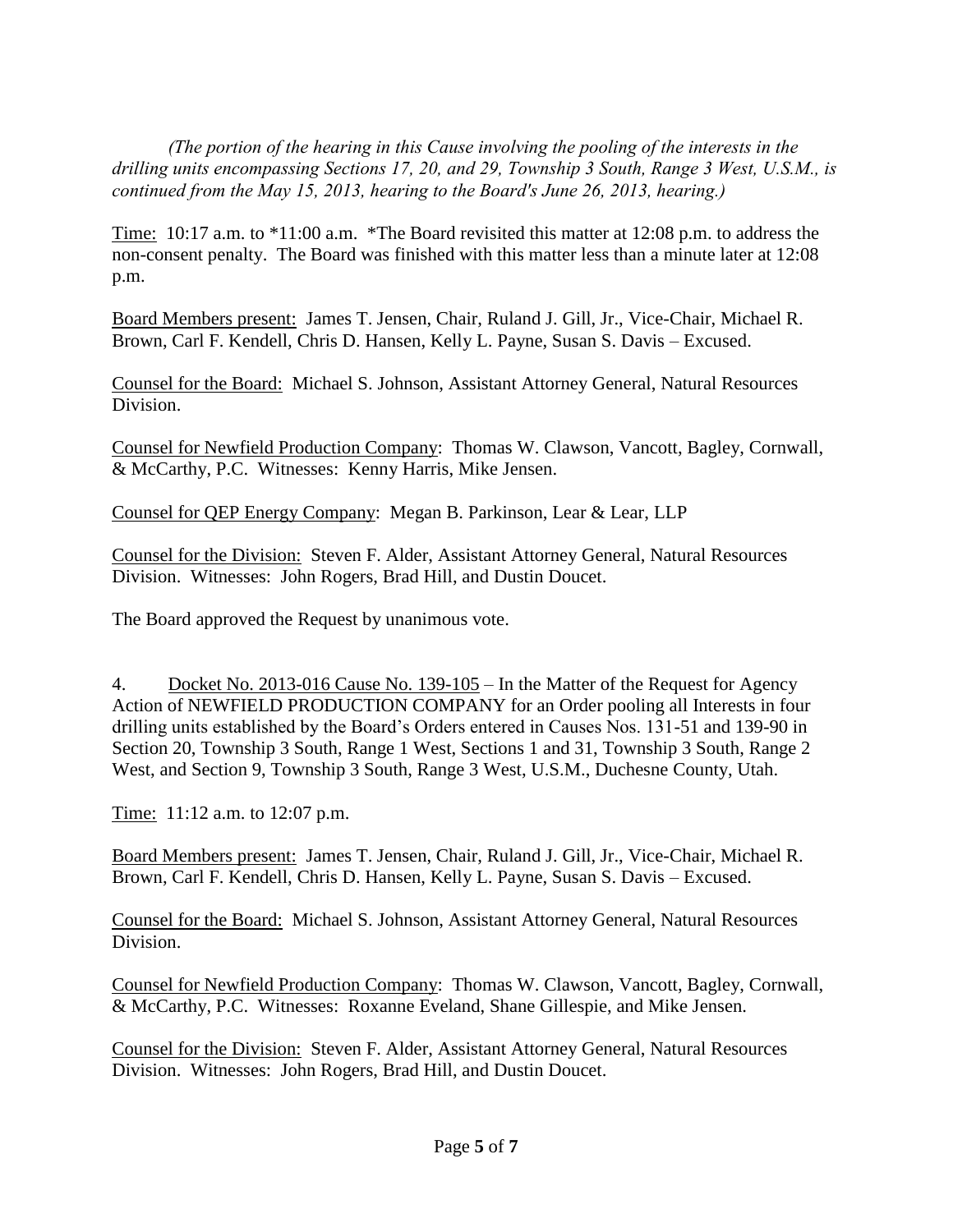The Board granted the request by unanimous vote.

5. Docket No. 2013-015 Cause No. 186-17 – In the Matter of the Request for Agency Action of D.J. SIMMONS, INC. for an Order vacating the Spacing Orders entered in Cause Nos. 186-14, 186-15, and 186-15(a) to allow for the drilling of wells under the State-wide well location rule for development and production of oil, gas and associated hydrocarbons from the Desert Creek Formation under the N½ of Section 10, Township 36 South, Range 26 East, SLM, San Juan County, Utah.

Time: 1:02 p.m. to 2:00 p.m.

Board Members present: James T. Jensen, Chair, Ruland J. Gill, Jr., Vice-Chair, Michael R. Brown, Carl F. Kendell, Chris D. Hansen, Kelly L. Payne, Susan S. Davis – Excused.

Counsel for the Board: Michael S. Johnson, Assistant Attorney General, Natural Resources Division.

Counsel for D.J. Simmons, Inc.: David P. Bolda, Beatty & Wozniak, P.C. Witnesses: Walter Parks, and David Clark.

Counsel for the Division: Cameron Johnson, Assistant Attorney General, Natural Resources Division. Witnesses: John Rogers, Brad Hill, and Dustin Doucet.

The Board approved the petition as requested by unanimous vote.

6. Docket No. 2013-017 Cause No.  $259-03$  – In the Matter of the Request for Agency Action of QEP ENERGY COMPANY for an Order authorizing the flaring of gas in excess of the amounts allowed under Utah Admin. Code Rule R649-3-20(1.1) from a total of six wells located within Township 10 South, Ranges 17 and 18 East, Duchesne and Uintah Counties, Utah.

Time: 2:01 p.m. to 3:26 p.m.

Board Members present: James T. Jensen, Chair, Ruland J. Gill, Jr., Vice-Chair, Michael R. Brown, Carl F. Kendell, Chris D. Hansen, Kelly L. Payne, Susan S. Davis – Excused.

Counsel for the Board: Michael S. Johnson, Assistant Attorney General, Natural Resources Division.

Counsel for QEP Energy Company: William E. Ward, Beatty & Wozniak, P.C. Witnesses: Raul Chavez, and Kirk Fleetwood.

Counsel for the Division: Kass Wallin, Assistant Attorney General, Natural Resources Division. Witnesses: John Rogers, Brad Hill, and Dustin Doucet.